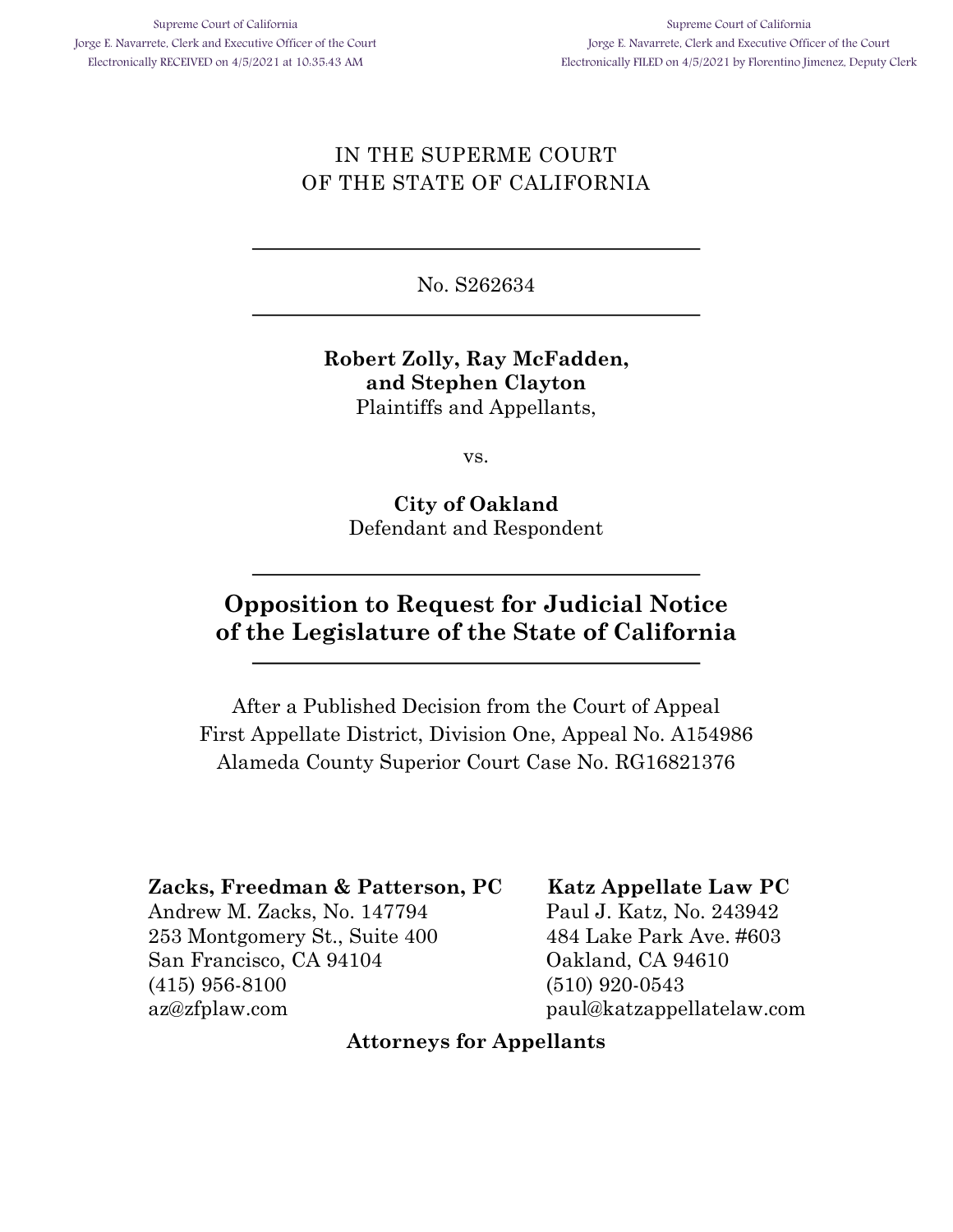## TABLE OF CONTENTS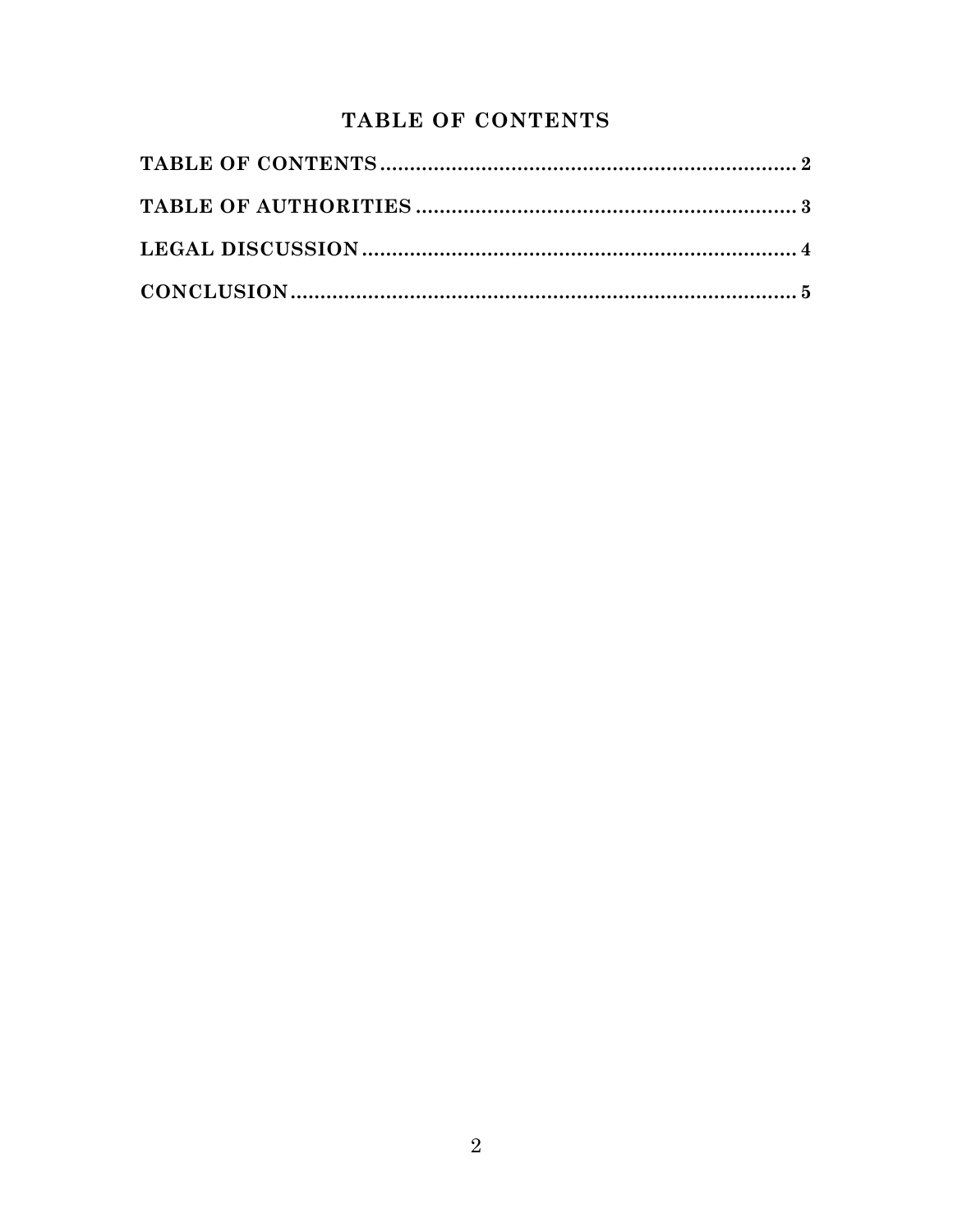# **TABLE OF AUTHORITIES**

## **Cases**

| Difani v. Riverside County Oil. Co.     |
|-----------------------------------------|
|                                         |
| Marshank v. Superior Court              |
| People v. Martinez                      |
| <b>Statutes</b>                         |
|                                         |
| <b>Rules</b>                            |
|                                         |
|                                         |
|                                         |
| <b>Other Authorities</b>                |
| 6 Witkin, Cal. Procedure (5th ed. 2008) |

Proceedings Without Trial, § 4 ...............................................................4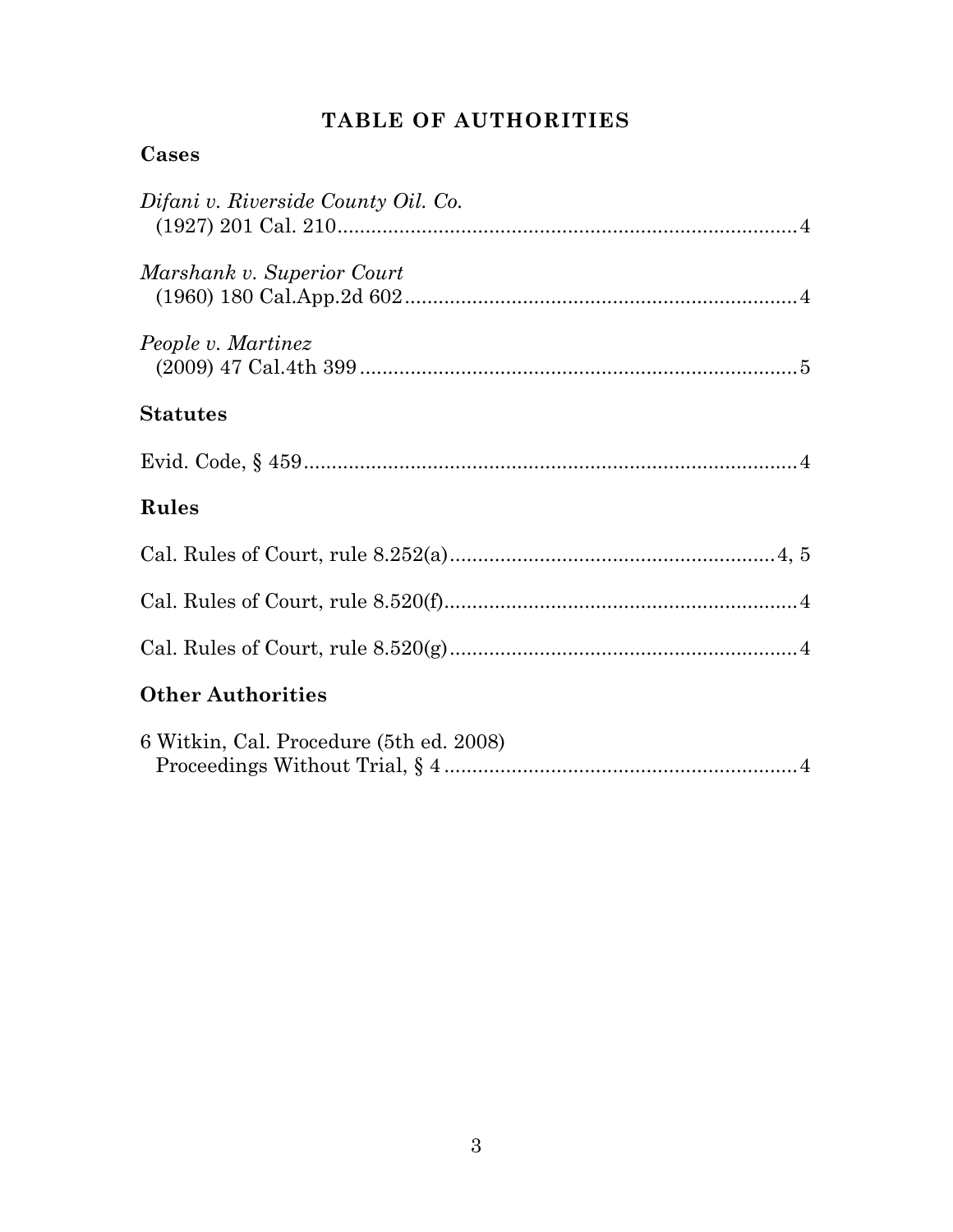### IN THE SUPERME COURT OF THE STATE OF CALIFORNIA

No. S262634

**Robert Zolly, Ray McFadden, and Stephen Clayton** Plaintiffs and Appellants,

vs.

**City of Oakland** Defendant and Respondent

# **Opposition to Request for Judicial Notice of the Legislature of the State of California**

#### **LEGAL DISCUSSION**

This court should not consider the California Legislature's request for judicial notice. California Rules of Court, rule 8.520(g) provides, "To obtain judicial notice by the Supreme Court under Evidence Code section 459, a *party* must comply with rule 8.252(a)." (Italics added.) And the California Legislature is an amicus curiae, not a party. (See Cal. Rules of Court, rule  $8.520(a)$  & (f) [differentiating between briefs by parties versus amici curiae].) Thus, the Legislature is not authorized to file a request for judicial notice.

This limitation coincides with the basic principle that "[i]n civil litigation a nonparty who has not formally intervened ordinarily cannot make a motion (*Difani v. Riverside County Oil. Co.* (1927) 201 Cal. 210, 214; *Marshank v. Superior Court* (1960) 180 Cal.App.2d 602, 605; see generally 6 Witkin, Cal. Procedure (5th ed. 2008) Proceedings Without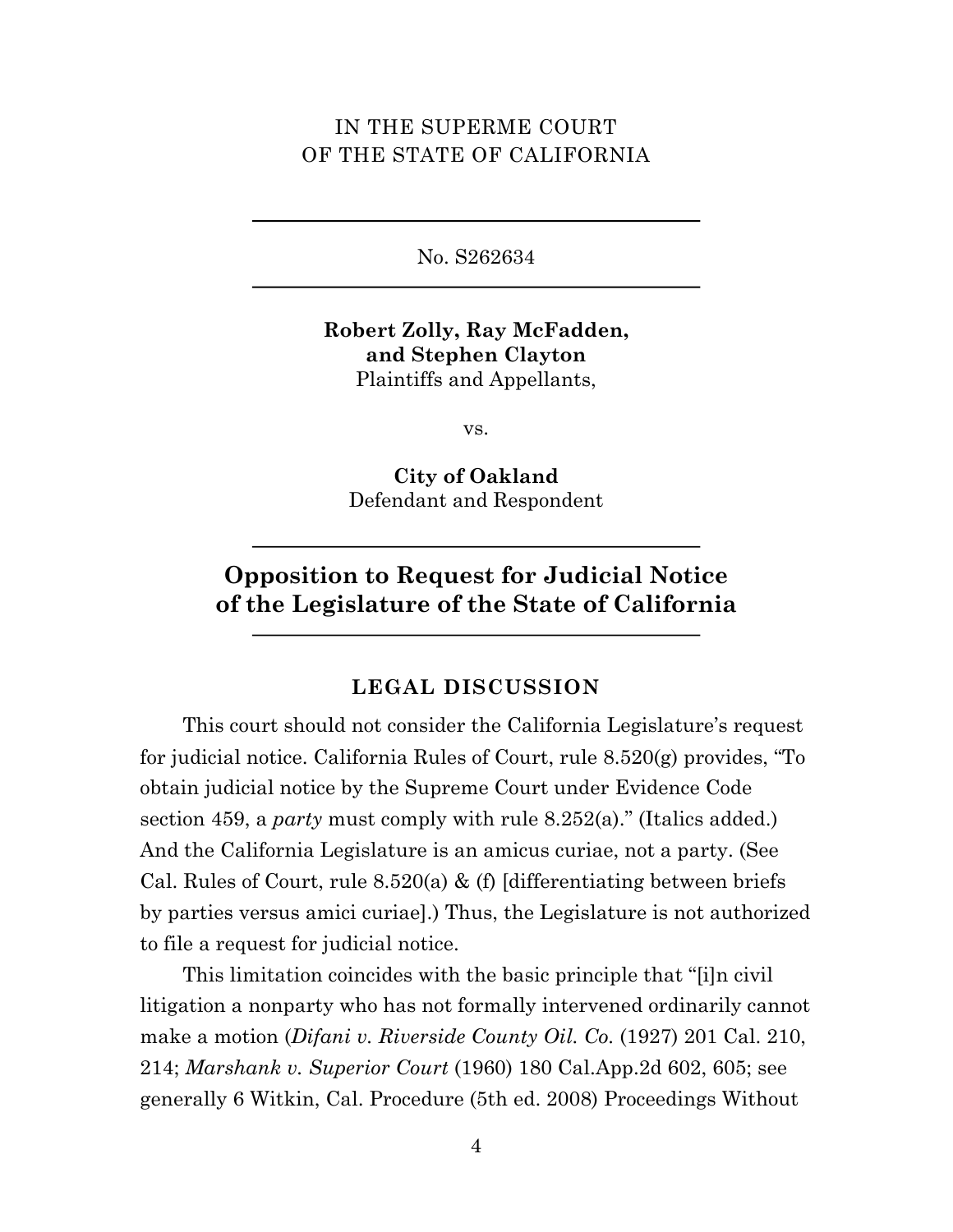Trial, § 4, p. 430.)" (*People v. Martinez* (2009) 47 Cal.4th 399, 419, fn. 2.) A request for judicial notice is one such type of motion that is offlimits to nonparties. (See Cal. Rules of Court, rule 8.252(a) [describing the "motion" procedures a "party" must follow "[t]o obtain judicial notice by a reviewing court"].)

#### **CONCLUSION**

Because the California Legislature is not a party, this court should deny the Legislature's request for judicial notice.

### Respectfully submitted, **Katz Appellate Law PC**

Dated: April 5, 2021 By  $/s/$ 

Paul Katz Attorney for Appellants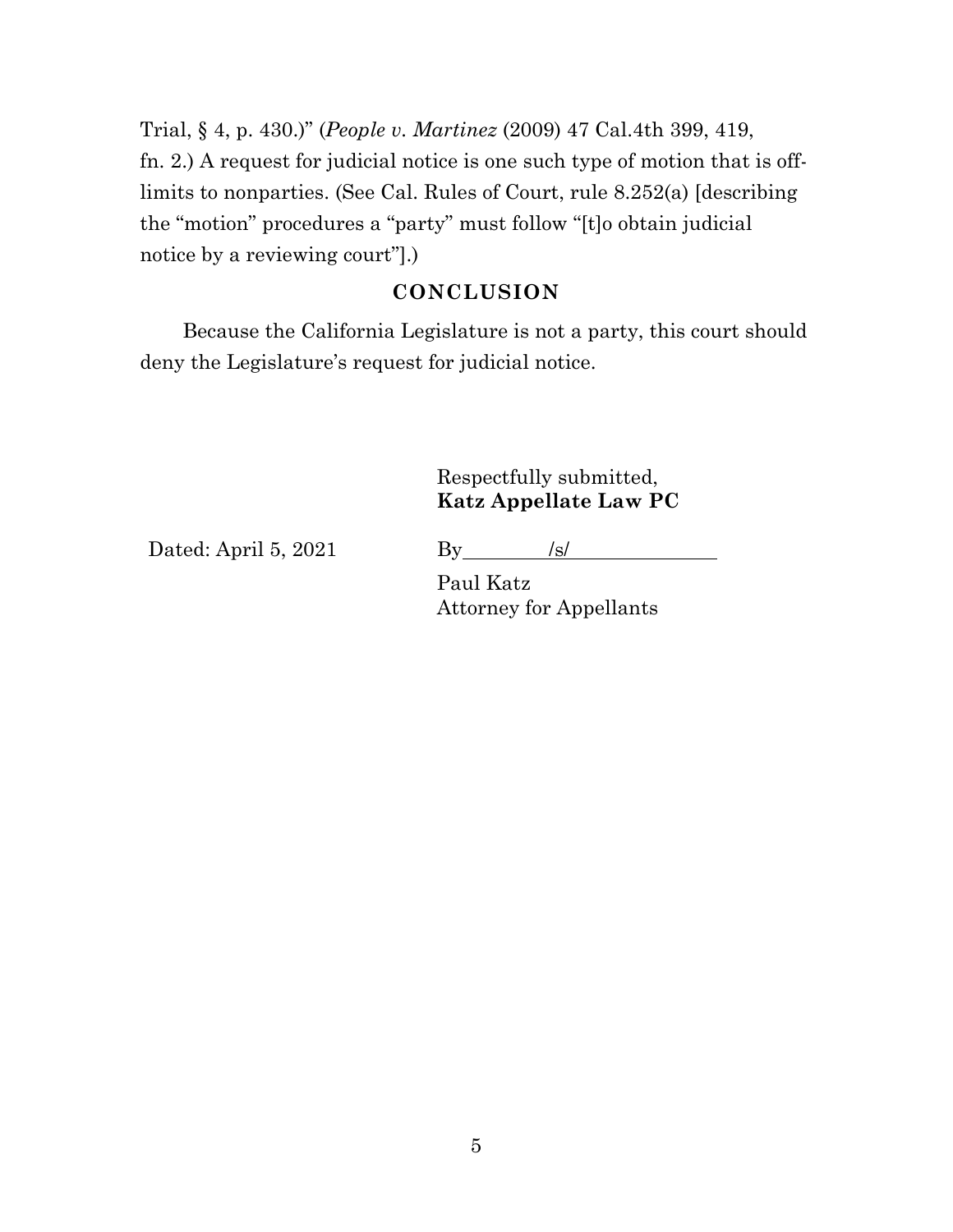# *PROOF OF SERVICE*

## **STATE OF CALIFORNIA**

Supreme Court of California

Case Name:**ZOLLY v. CITY OF OAKLAND** Case Number:**S262634**

Lower Court Case Number:**A154986**

- 1. At the time of service I was at least 18 years of age and not a party to this legal action.
- 2. My email address used to e-serve: **paul@katzappellatelaw.com**

3. I served by email a copy of the following document(s) indicated below:

Title(s) of papers e-served:

| <b>Filing Type</b> | Title<br>Document                       |
|--------------------|-----------------------------------------|
| <b>OPPOSITION</b>  | $21-04-05$ Zolly Opp to MJN by CA Legis |

Service Recipients:

**STATE OF CALIFORNIA** Supreme Court of California

| <b>Person Served</b>                                            | <b>Email Address</b>             |      | Type   Date / Time            |
|-----------------------------------------------------------------|----------------------------------|------|-------------------------------|
| Cara Jenkins<br>Office of Legislative Counsel<br>271432         | $\text{cara.jenkins@}$ lc.ca.gov | $e-$ | 4/5/2021<br>Serve 10:35:42 AM |
| Cedric Chao<br>CHAO ADR, PC<br>76045                            | cedric.chao@chao-adr.com         | le-  | 4/5/2021<br>Serve 10:35:42 AM |
| Barbara Parker<br>Office of Oakland City Attorney               | bjparker@oaklandcityattorney.org | $e-$ | 4/5/2021<br>Serve 10:35:42 AM |
| Adrienne Weil<br>Metropolitan Transportation Commission         | aweil@mtc.ca.gov                 | $e-$ | 4/5/2021<br>Serve 10:35:42 AM |
| Joanna Gin<br>Best Best & Krieger LLP<br>323715                 | joanna.gin@bbklaw.com            | $e-$ | 4/5/2021<br>Serve 10:35:42 AM |
| Jeanette Barzelay<br>DLA Piper LLP (US)<br>261780               | jeanette.barzelay@dlapiper.com   | le-  | 4/5/2021<br>Serve 10:35:42 AM |
| Tamara Shepard<br>DLA Piper<br>194772                           | tamara.shepard@dlapiper.com      | $e-$ | 4/5/2021<br>Serve 10:35:42 AM |
| Jason Litt<br>Horvitz & Levy LLP<br>163743                      | jlitt@horvitzlevy.com            | $e-$ | 4/5/2021<br>Serve 10:35:42 AM |
| Robin Johansen<br>Olson Remcho LLP<br>79084                     | rjohansen@olsonremcho.com        | $e-$ | 4/5/2021<br>Serve 10:35:42 AM |
| <b>Andrew Zacks</b><br>Zacks Freedman & Patterson, PC<br>147794 | AZ@zfplaw.com                    | $e-$ | 4/5/2021<br>Serve 10:35:42 AM |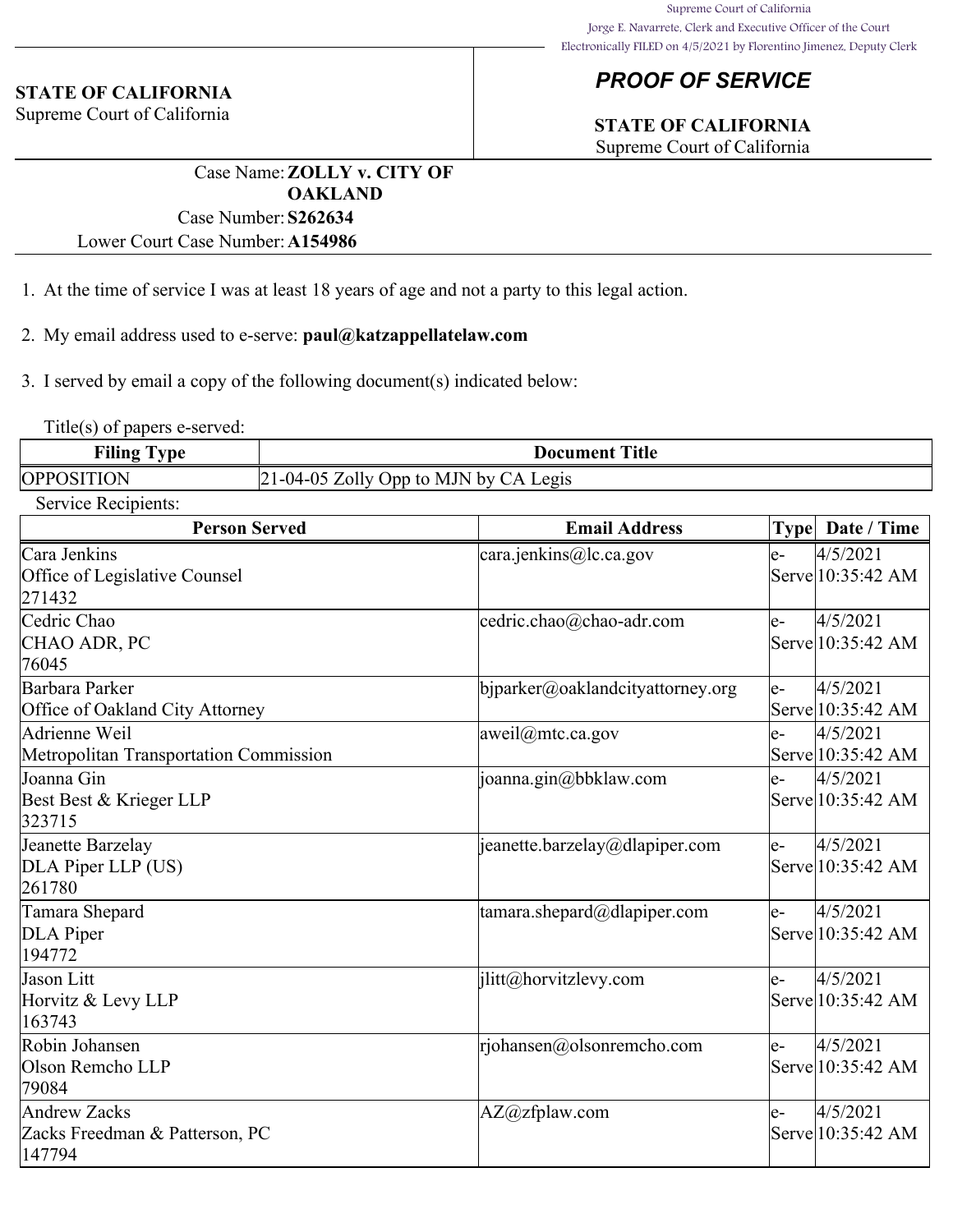|                                     | $e-$                                                                                      | 4/5/2021                               |
|-------------------------------------|-------------------------------------------------------------------------------------------|----------------------------------------|
|                                     |                                                                                           | Serve 10:35:42 AM                      |
|                                     |                                                                                           |                                        |
|                                     | $e-$                                                                                      | 4/5/2021                               |
|                                     |                                                                                           | Serve 10:35:42 AM                      |
|                                     |                                                                                           |                                        |
|                                     | $e-$                                                                                      | 4/5/2021                               |
|                                     |                                                                                           | Serve 10:35:42 AM                      |
|                                     |                                                                                           |                                        |
| bparker@oaklandcityattorney.org     | $e-$                                                                                      | 4/5/2021                               |
|                                     |                                                                                           | Serve 10:35:42 AM                      |
|                                     |                                                                                           |                                        |
| Joshua.Nelson@bbklaw.com            | $e-$                                                                                      | 4/5/2021                               |
|                                     |                                                                                           | Serve 10:35:42 AM                      |
|                                     |                                                                                           |                                        |
| imcdaniel@horvitzlevy.com           | $e-$                                                                                      | 4/5/2021                               |
|                                     |                                                                                           | Serve 10:35:42 AM                      |
|                                     |                                                                                           |                                        |
| lutfi.Kharuf@bbklaw.com             | $e-$                                                                                      | 4/5/2021                               |
|                                     |                                                                                           | Serve 10:35:42 AM                      |
|                                     |                                                                                           |                                        |
| efallon@orrick.com                  | $e-$                                                                                      | 4/5/2021                               |
|                                     |                                                                                           | Serve 10:35:42 AM                      |
| rjohansen@rjp.com                   | $e-$                                                                                      | 4/5/2021                               |
|                                     |                                                                                           | Serve 10:35:42 AM                      |
|                                     |                                                                                           |                                        |
| $m$ bee $@$ oaklandcityattorney.org | $e-$                                                                                      | 4/5/2021                               |
|                                     |                                                                                           | Serve 10:35:42 AM                      |
| paul@katzappellatelaw.com           | $e-$                                                                                      | 4/5/2021                               |
|                                     |                                                                                           | Serve 10:35:42 AM                      |
|                                     |                                                                                           |                                        |
| $ i$ rosen@horvitzlevy.com          | $e-$                                                                                      | 4/5/2021                               |
|                                     |                                                                                           | Serve 10:35:42 AM                      |
|                                     |                                                                                           |                                        |
|                                     |                                                                                           | 4/5/2021                               |
|                                     |                                                                                           | Serve 10:35:42 AM                      |
|                                     | brian.goldman@orrick.com<br>$bigq_{\emptyset}$ horvitzlevy.com<br>$\lim(\omega)$ hjta.org | stanley.spanikowski@us.dlapiper.com e- |

This proof of service was automatically created, submitted and signed on my behalf through my agreements with TrueFiling and its contents are true to the best of my information, knowledge, and belief.

I declare under penalty of perjury under the laws of the State of California that the foregoing is true and correct.

4/5/2021

Date

/s/Paul Katz

Signature

Katz, Paul (243932)

Last Name, First Name (PNum)